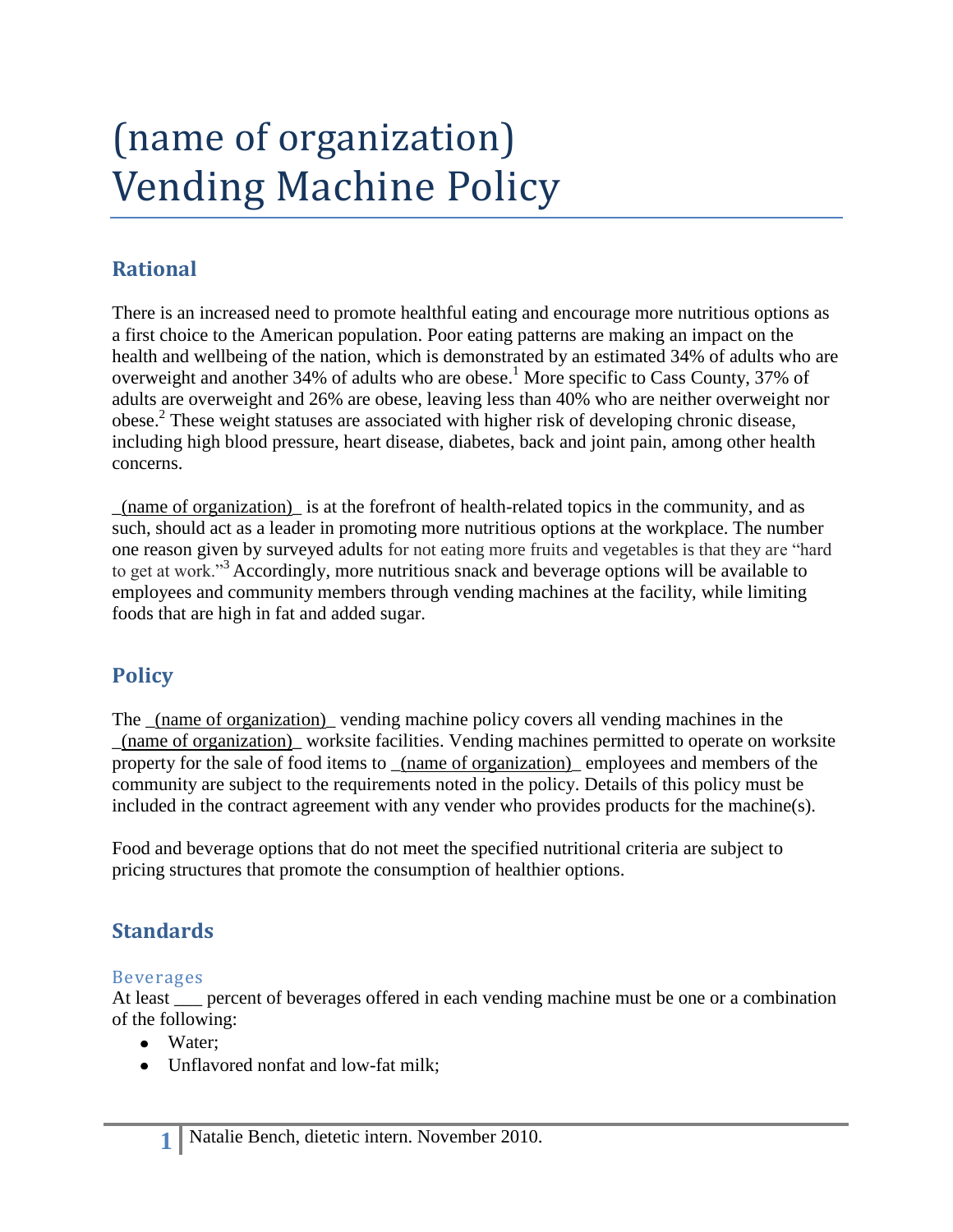- Flavored nonfat and low-fat milk with no more than 22 grams of total sugars per eight ounce serving;
- Unflavored plant derived (i.e. rice, soy, almond, etc.) milk;
- Flavored plant derived (i.e. rice, soy, almond, etc.) milk with no more than 22 grams of total sugars per eight ounce serving; and
- 100 percent fruit or vegetable juices with no added sugars.

#### Food Products

At least percent (unless otherwise stated) of the food products offered in each vending machine must comply with the following specifications:

#### **Dietary Fat**

Food products in the vending machine will meet the following criteria for dietary fat per portion as packaged:

- No more than 35 percent of total calories from fat;
- Less than 10 percent of total calories from saturated fat; and
- Zero trans fat (hydrogenated oils and partially hydrogenated oils).

*Exceptions include:* Nuts and seeds are exempt from the total fat (<35 percent) standard; however, they must meet all other noted standards, including saturated fat, trans fat, and sodium standards. Any cheeses from reduced or nonfat milk that meet all other noted standards are exempt from the total fat (<35 percent) standard.

#### **Total Sugars**

Vending food products provide no more than 35 percent of calories from total sugars per portion as packaged.

*Exceptions include:*

- 100 percent fruit and fruit juices in all forms without added sugars;
- 100 percent vegetables and vegetable juices without added sugars;
- Unflavored nonfat and low-fat yogurt; and
- Flavored nonfat and low-fat yogurt with no more than 30 grams of total sugars per eight ounce serving.

#### **Calories**

Vending snack items are 200 calories or less per portion as packaged.

#### **Sodium**

Vending snack items meet a sodium content limit of 200 mg or less per portion as packaged.

## **Enforcement**

Vending machines on worksite property for the sale of beverage and food items are subject to the requirements noted in the policy. Failure to comply with these specifications will result in disablement or removal of the vending machine and nullification of the contract.